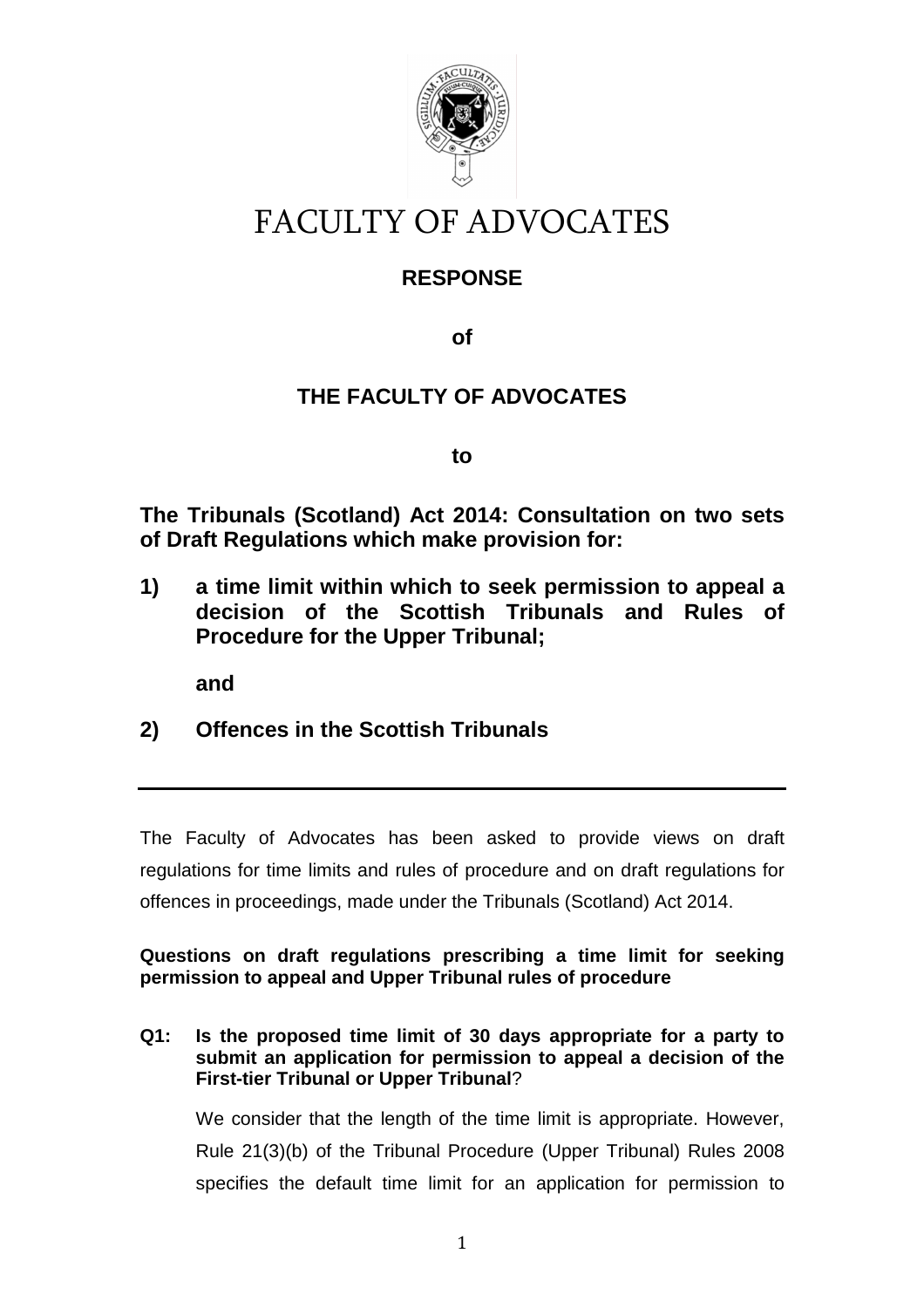appeal to the UK Upper Tribunal as being "no later than… a month after" the relevant date, with special provision made for certain categories of case. In order to ensure uniformity and to reduce the likelihood of mistakes by persons who deal with both the UK Upper Tribunal and the Upper Tribunal for Scotland, we would suggest that consideration be given to using "no later than a month after" rather than "within the period of 30 days".

Furthermore, and in any event, given that lay representatives may be involved in a tribunal context, we consider that it would be preferable to give parties clear dates to work towards. In this regard, although rule 15 sets out how time is to be calculated, a lay representative may still not understand the legal significance of phrases such as "within the period of 30 days" or "no later than a month after" or how to deal with bank holidays. Although Tribunals might be sympathetic to such mistakes, in order to ensure that lay representatives understand what is required, a Tribunal issuing a decision should be required to indicate the actual date by which permission to appeal has to be made.

In addition, consideration should be given to the issuing of a timetable once permission to appeal has been granted, setting out the relevant dates for lodging of the notice of appeal, response to the notice of appeal and any reply. This may require a case management power to issue timetables, but could otherwise be left to internal guidance/directions.

#### **Q2: Do you have any comments on the draft rules of procedure?**

**Regulations 3 and 4 and rules 3, 4 and 5** – although we consider that generally the length of the relevant time periods are appropriate, it may become apparent in due course that for certain types of appeal, where urgency might be an issue, shorter time periods for those appeals may be more appropriate. Examples could include appeals against decisions in relation to school placements that need to be finalised before the start of the school term or decisions in relation to mental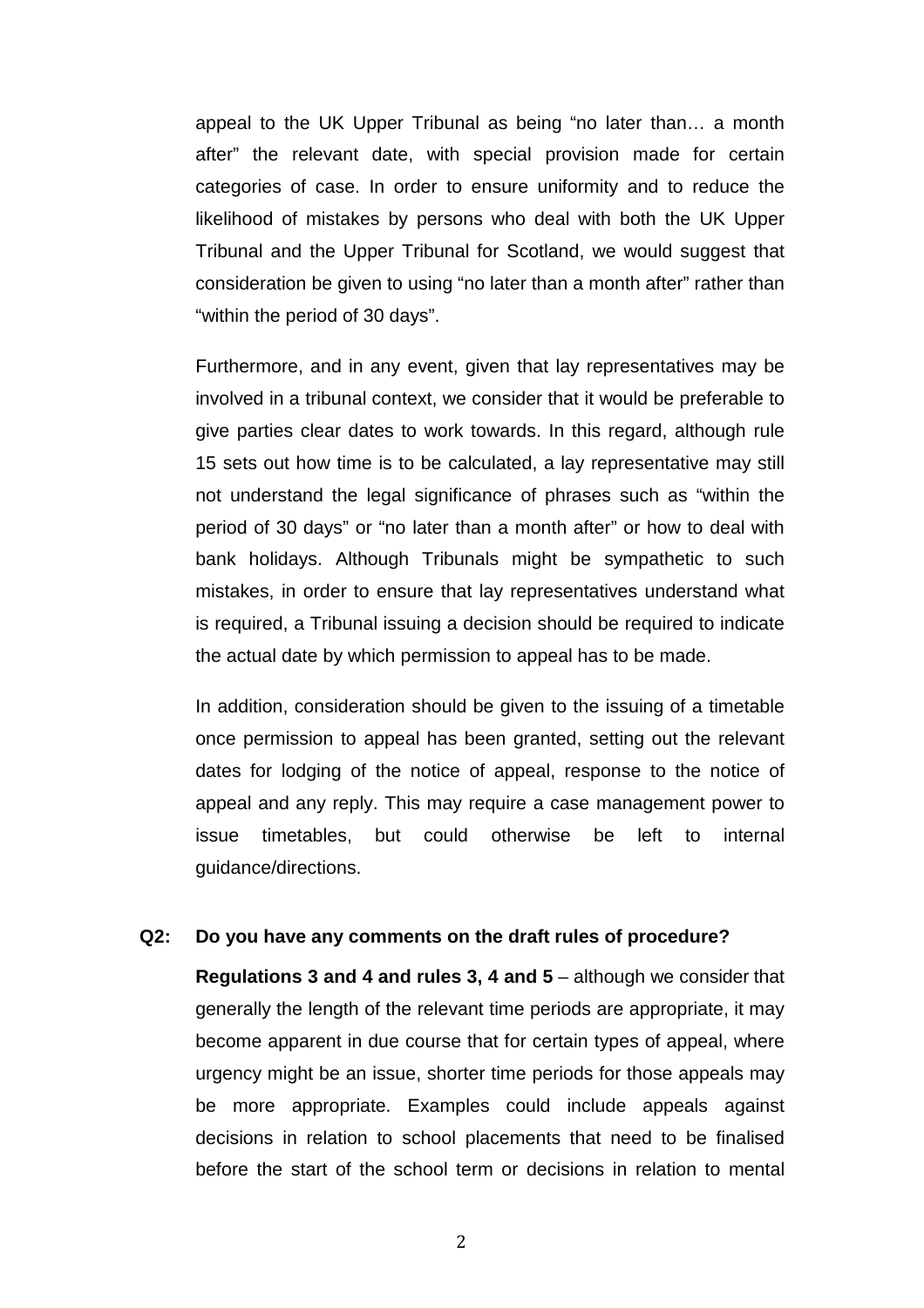health issues.

**Rule 4(3)(g)** requires a respondent to indicate in their response to the notice of appeal whether they intend to make a cross appeal. However, nothing is said about permission to cross appeal, which would presumably be required by the respondent. In this regard it is likely that permission to cross appeal will often be sought out of time, as more than 30 days will have elapsed since the original decision. In the circumstances it could either be left for the respondent to make the application for permission to cross appeal out of time and to apply to the Upper Tribunal or Court of Session under regulation 4(4) for an extension of the period beyond 30 days. Alternatively, specific provision could be made in the regulations or rules for a time period within which an application for leave to cross appeal should be made. This could be calculated from receipt of the appellant's notice of appeal or from permission to appeal being granted, but would not necessarily require to be as long as the 30 days or one month time period within which an application to appeal is submitted. We consider that the latter alternative would be preferable as it would create certainty and could avoid unnecessary delay in circumstances where an extension of the 30 day time period has been refused and the respondent seeks to challenge that decision.

**Rule 8(3)(d)** – there seems to be a formatting error in that rule  $8(3)(d)$ appears to be a continuation of rule 8(3)(c) rather than a separate subrule.

**Rule 11** – the power in rule 11 to dismiss a party's case is severe, particularly as lay representatives may be involved, but we accept that it may be necessary to have such a power for exceptional circumstances. Rule 11(1), which provides for mandatory dismissal after failure to comply with an order which warned that dismissal would follow in the event of non-compliance, can be contrasted with rule 11(3) under which the Tribunal retains a discretion whether to dismiss or not for non-compliance. We would expect that Tribunals will use rule 11(1)

3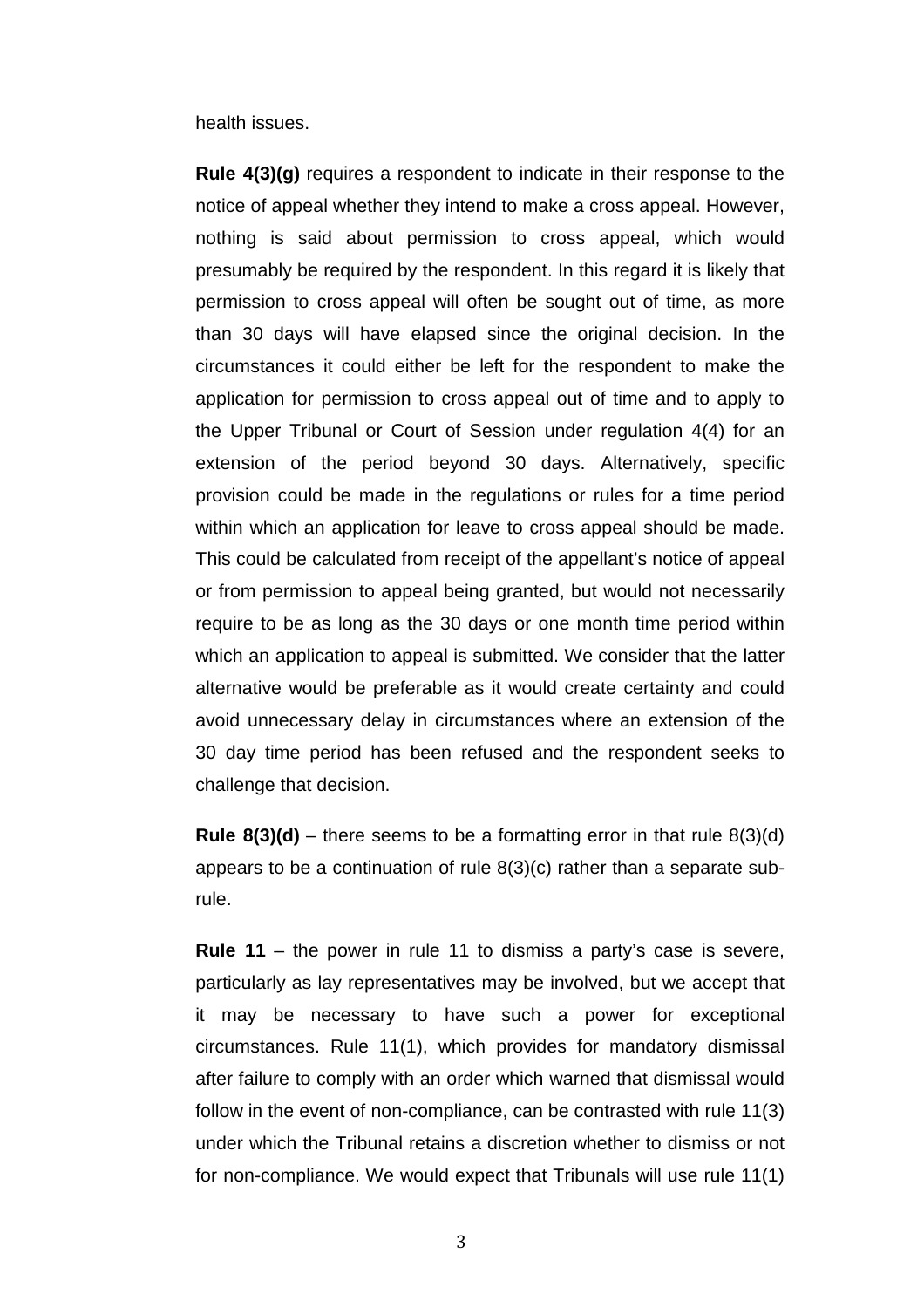sparingly. Nevertheless, there may be circumstances where there is some reasonable excuse for failure to comply with an order which warned that dismissal would follow in the event of non-compliance. We accordingly suggest that the Tribunal should also retain a discretion under rule 11(1) whether to dismiss or not for non-compliance. Alternatively, rule 11(1) could be deleted and the power to dismiss could rest on the present rule 11(3) alone.

**Rule 14** allows a party to appoint a lay representative or a supporter, but there is no provision empowering the Upper Tribunal to refuse to permit a particular person to represent the party or to assist them where there may be good reason for doing so. Rule 32(5) of the Additional Support Needs Tribunals for Scotland (Practice and Procedure) Rules 2006/88 ("the ASNT Rules") contains such a provision. Although rule 27(4) empowers the Upper Tribunal to exclude a person from a hearing, it may not be wide enough to restrict unsuitable representatives or supporters. Consideration should be given to including in rule 14 a provision similar to that in rule 32(5) of the ASNT Rules, alternatively to making rule 27(4) wide enough to confer a power to restrict unsuitable representatives or supporters.

**Rule 19(2)(d)** – We think the word "of" should replace "or". We also comment at the end of this response in relation to the interplay of this rule with the criminal offences proposed.

## **Q3: In particular, are there any additional rules of procedure that you would wish to see prescribed?**

 Although rule 8 contains provisions relating to case management and the power to give directions and rule 18 contains provisions regarding evidence, there is no specific power to ordain experts to meet and to report to the Upper Tribunal on that meeting. It may be worthwhile including an express provision to that effect.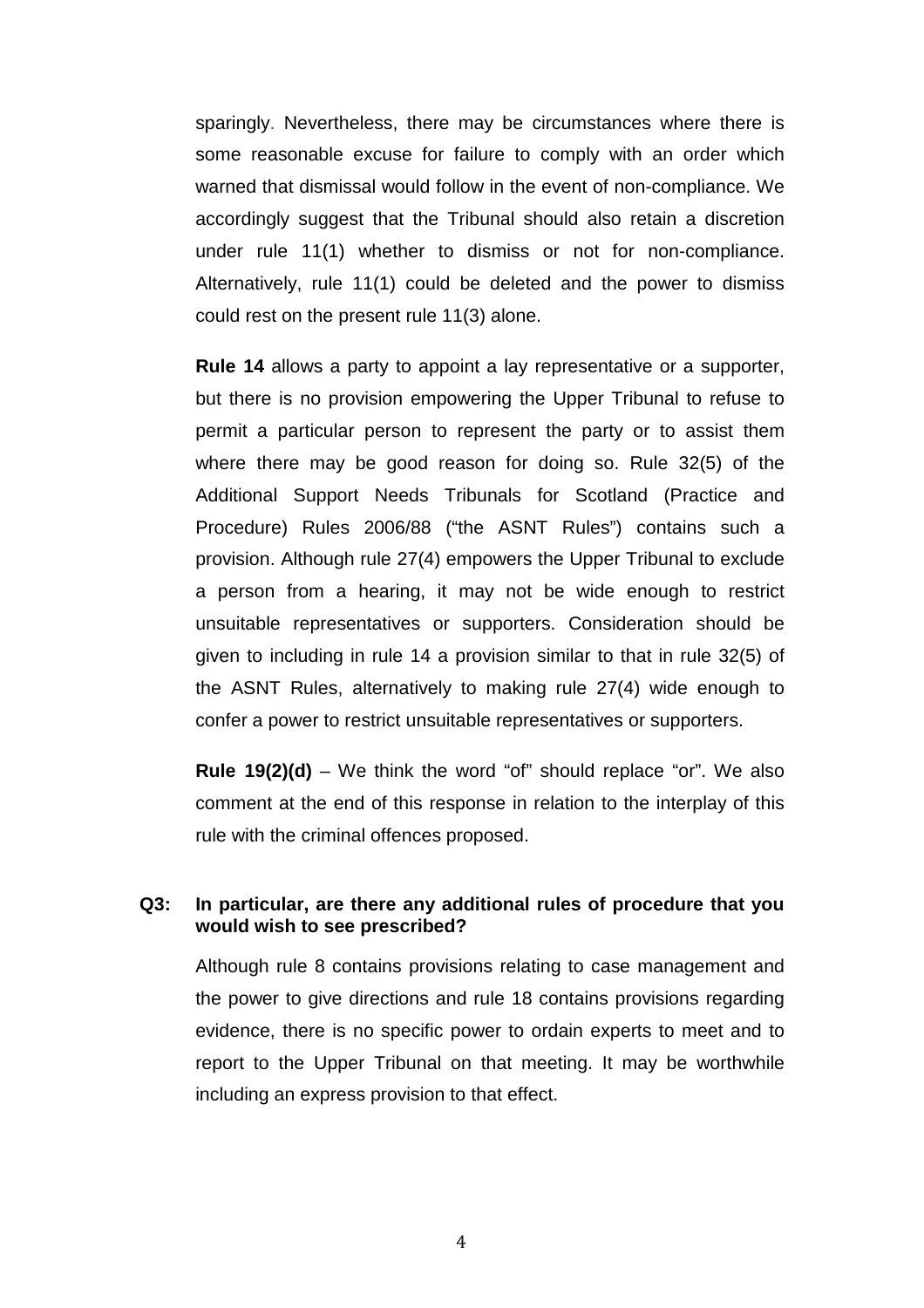## **Q4: In particular, do you consider that any of the proposed rules of procedure are not relevant to the Upper Tribunal?**

No.

### **Do you have any other comments on the draft regulations?**

We have the following comments on how the time limits for permission to appeal contained in regulations 3 and 4 link with the lodging of a notice to appeal under rule 5.

Regulation 3 sets out a 30 day time period in which to seek permission to appeal to the decision making forum (being the First-tier Tribunal or the Upper Tribunal) and regulation 4 sets out a further 30 day time period in which to seek permission to appeal to the appellate forum (being the Upper Tribunal or the Court of Session) where the decision making forum has refused permission to appeal. That second 30 day time period runs from the date when notice of the decision making forum's decision to refuse permission to appeal is sent to the appellant.

Rule 3 sets out provisions for lodging with the Upper Tribunal a notice of appeal against a decision of the First-tier Tribunal, but does not contain any provision as to when that notice of appeal must be lodged, for example within 30 days of getting permission to appeal from the decision making forum.

Rule 3(3)(c) requires the appellant to provide with the notice of appeal a copy of the notice of permission to appeal or alternatively the notice of refusal of permission to appeal from the First-tier Tribunal. Presumably therefore a notice of appeal under rule 3 is intended to serve as a notice of appeal where permission to appeal has been granted or as a combined application for permission to appeal and a notice of appeal where permission to appeal has been refused. However, the rules do not make adequate provision for how a notice of appeal can serve these dual purposes.

Rule 3(5) provides that if an appellant lodges a notice of appeal later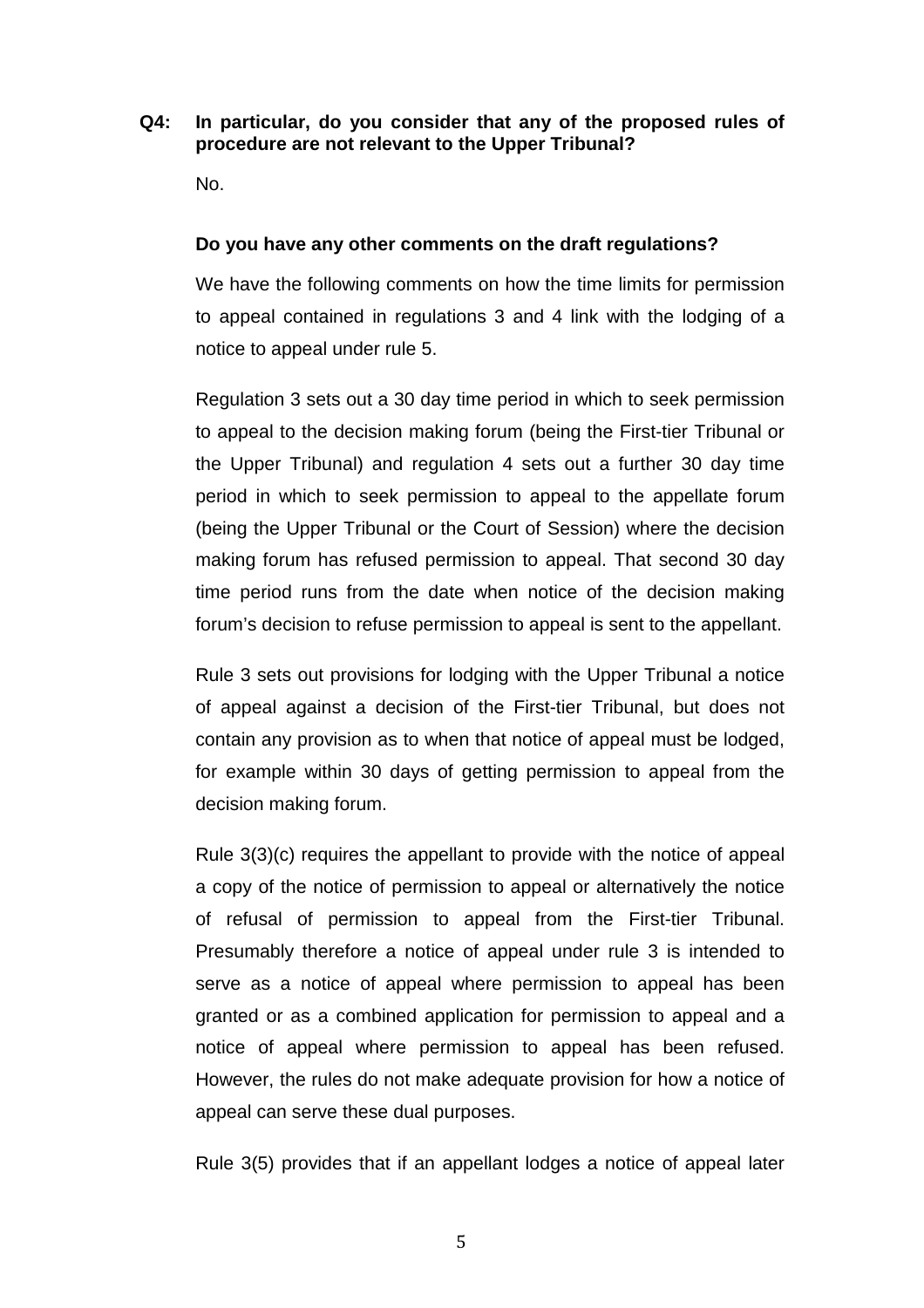than the time required by regulation 4(2), then the notice of appeal must include a request for an extension of time under regulation 4(4) and that unless the Upper Tribunal extends the time for lodging a notice of appeal it may not admit the notice of appeal. This clearly anticipates a situation where the First-tier Tribunal has refused permission to appeal, in which case the 30 day period for the lodging of a (presumably) combined application for permission to appeal and notice of appeal would run from the date when notice of the First-tier Tribunal's decision was sent to the appellant. However, what is not clear is how rule 3(5) operates when the First-tier Tribunal has granted permission to appeal. This is because in that situation regulation 4(2) would not apply because, by definition, it applies to a situation where permission to appeal was refused, and the relevant 30 day period is calculated from the date on which the notice of refusal of permission was sent to the applicant.

Consequently, where permission to appeal has been granted by the First-tier Tribunal, there is no clear starting point for the purposes of rule 3(5) with reference back to regulation 4(2). Similarly, regulation 4(4) does not provide the possibility of an extension of the 30 day period for an appellant with permission to appeal but who is arguably late with their notice of appeal, since the extension only applies to a 30 day period where permission was refused.

In the circumstances it would be preferable to have a clear time period in rule 3 to the effect that a notice of appeal has to be lodged within a specified time after permission to appeal has been granted (unless an extension has been obtained).

Furthermore, we consider that it would be preferable for the permission stage to be completed one way or another before a notice of appeal is lodged or at least before a respondent is required to respond to a notice of appeal. In this regard rule 4 provides for a respondent to respond to a notice of appeal within 30 days after the date on which the Upper Tribunal has sent a copy to them. If this was done routinely after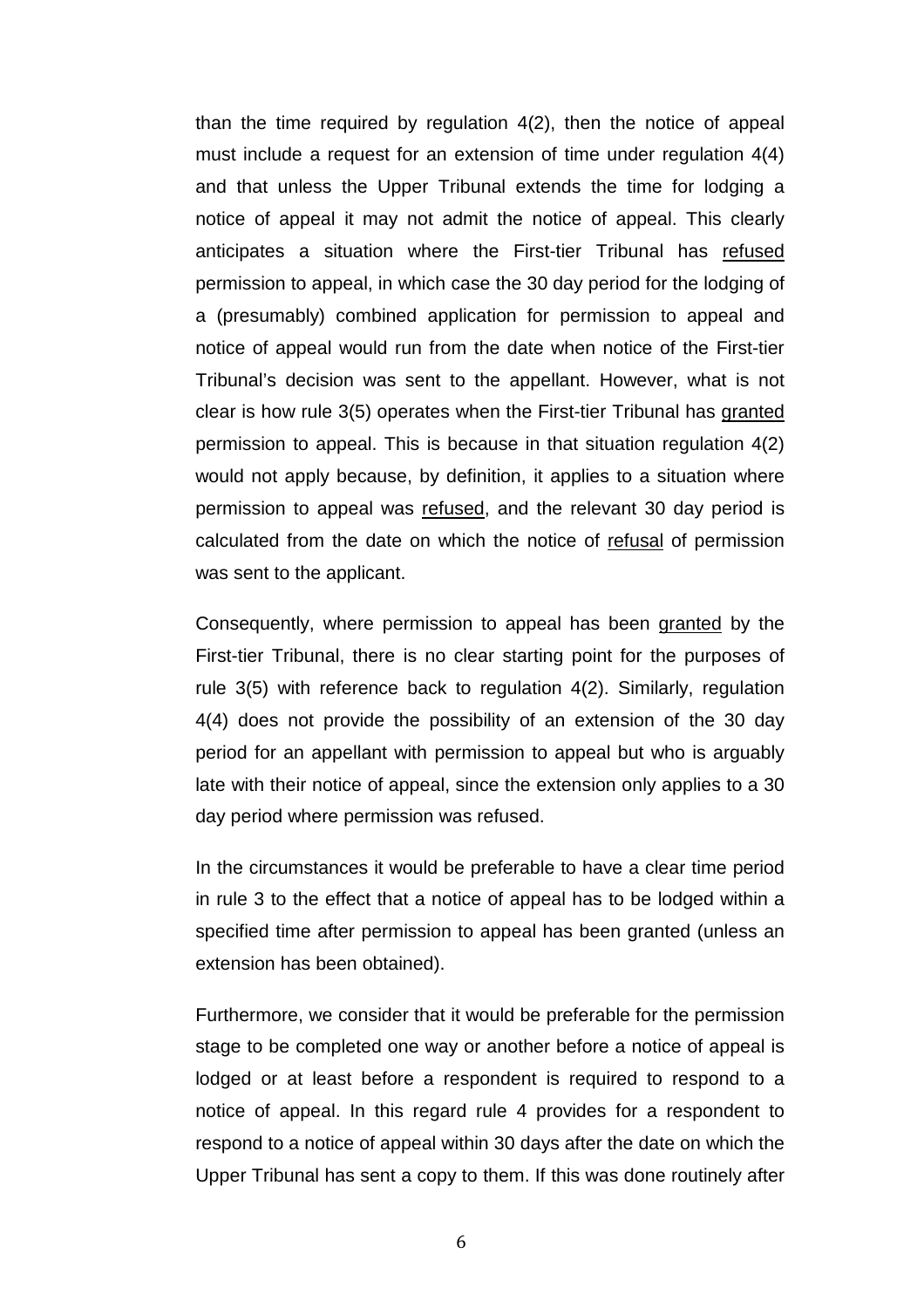a notice of appeal is received, this would mean that time would start running for the respondent whilst the Upper Tribunal's permission to appeal decision is pending. This would mean a respondent would be required to start work for an appeal that might not happen. One way of avoiding that would be to provide that the Upper Tribunal is not to send a copy of the notice of appeal to the respondent unless and until permission to appeal has been granted.

## **Questions on Draft Regulations creating offences in relation to proceedings before the Scottish Tribunals**

## **Q1: Do you have any comments on the draft regulations creating offences in relation to proceedings before the Scottish Tribunals?**

 We have a concern in relation to the wording of the offence in regulation 2(1)(a). The wording simply follows the enabling provision in section 67(1)(a)(i) of the Tribunals (Scotland) Act 2014. The regulation does not set out the mens rea of the offence, nor whether the false statement must be material to the application. By way of background, most statutory provisions which create criminal offences for the making of false statements set out that the false statement must be made "knowingly" or "knowingly and wilfully", (see Taxes Management Act 1970, section 107(2) and the Criminal Law (Consolidation) (Scotland) Act 1995, section 44(2)). A recent formulation in an Act of Parliament can be seen in paragraph 18(2) of Schedule 2, part 2, of the Modern Slavery Act 2015 in which the false statement must be false "in a material particular" and the person must either know that it is false or is reckless as to whether it is false or not. We consider that the offence proposed by regulation 2(1)(a) should be more specific by requiring, as a minimum, that the false statement is made knowingly or with no honest belief in its truth. In regard to this offence, we are also a little doubtful whether the "reasonable excuse" defence in regulation 2(2) is apposite where the person has knowingly made a false statement. Whereas we can readily understand that there may be a reasonable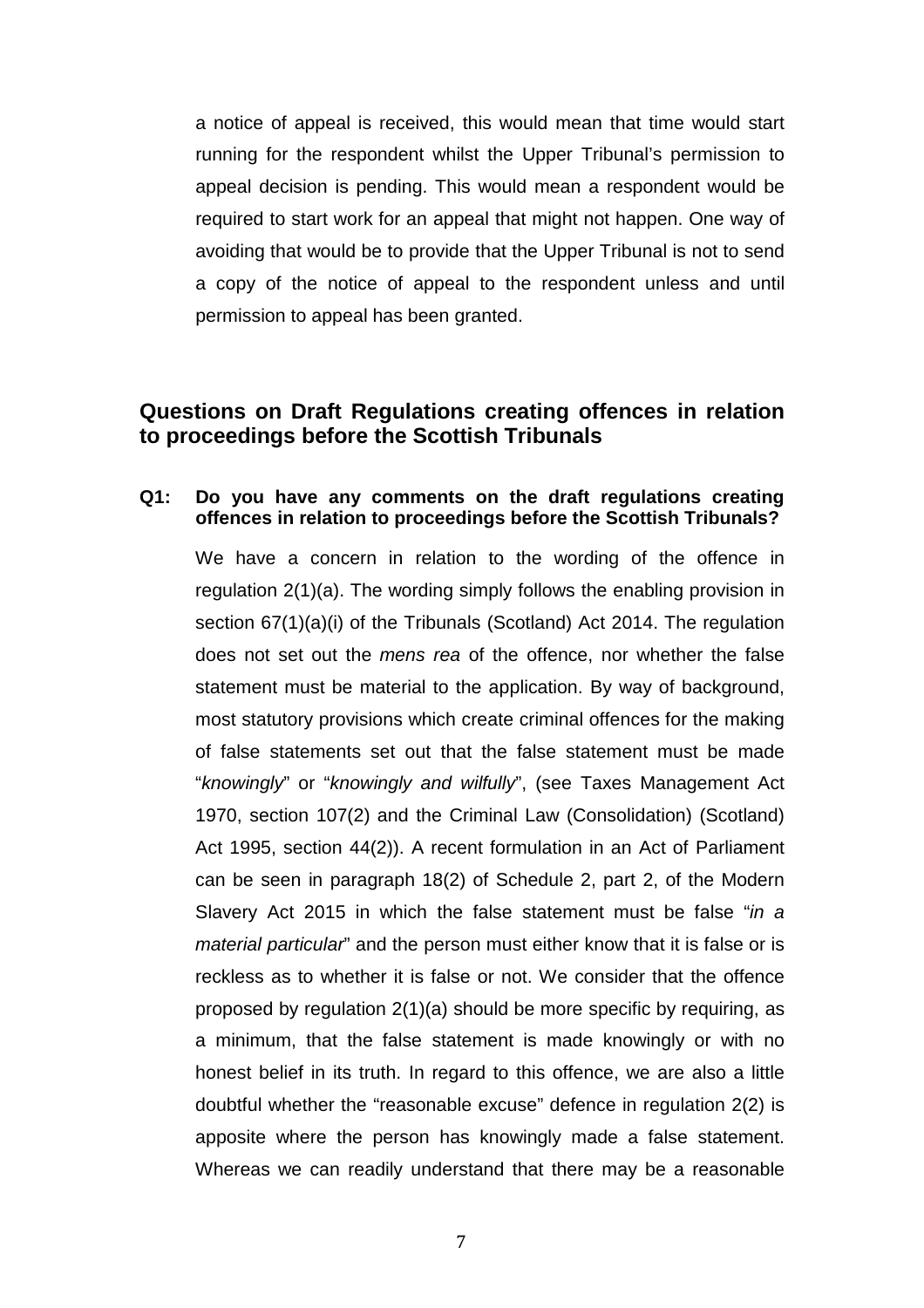excuse for failing to attend as a witness or failing to produce a document, it is much harder to see how a person could reasonably make a false statement. If the false statement offence in regulation 2(1)(a) was more clearly delineated as we have suggested, we would suggest that the "reasonable excuse" defence could be limited to the offences under regulation 2(1)(b) and (c).

## **Q2: Are there any additional offences in relation to proceedings that you would like to see added?**

 No. In any event, there is no power under section 67 of the Tribunals (Scotland) Act 2014 for any additional offences to be added by way of regulations.

## **Q3: Would you like to see any of the proposed offences omitted?**

 Subject to re-wording of the offence in regulation 2(1)(a), we consider that the proposed offences are appropriate.

## **Q4: Do you have any views on the penalties proposed for committing these offences?**

No.

## **Do you have any other comments on the draft regulations?**

We have one final comment which relates to the interplay of these draft regulations with the Scottish Tribunals rules. In relation to the offence of failing to attend or give evidence when required to do in accordance with the Upper Tribunal Rules, the person will have received a clear written warning of the consequences of such conduct when the citation is served, (see the Upper Tribunal Rules at rule 19(2)(d)). Rule 19(2)(d) refers to the need to advise of the consequences of failing to comply with the citation or order. The inclusion of the word "order" might be thought to be a reference to the order to answer questions or produce a document under rule 19(1)(b) such that a person against whom such